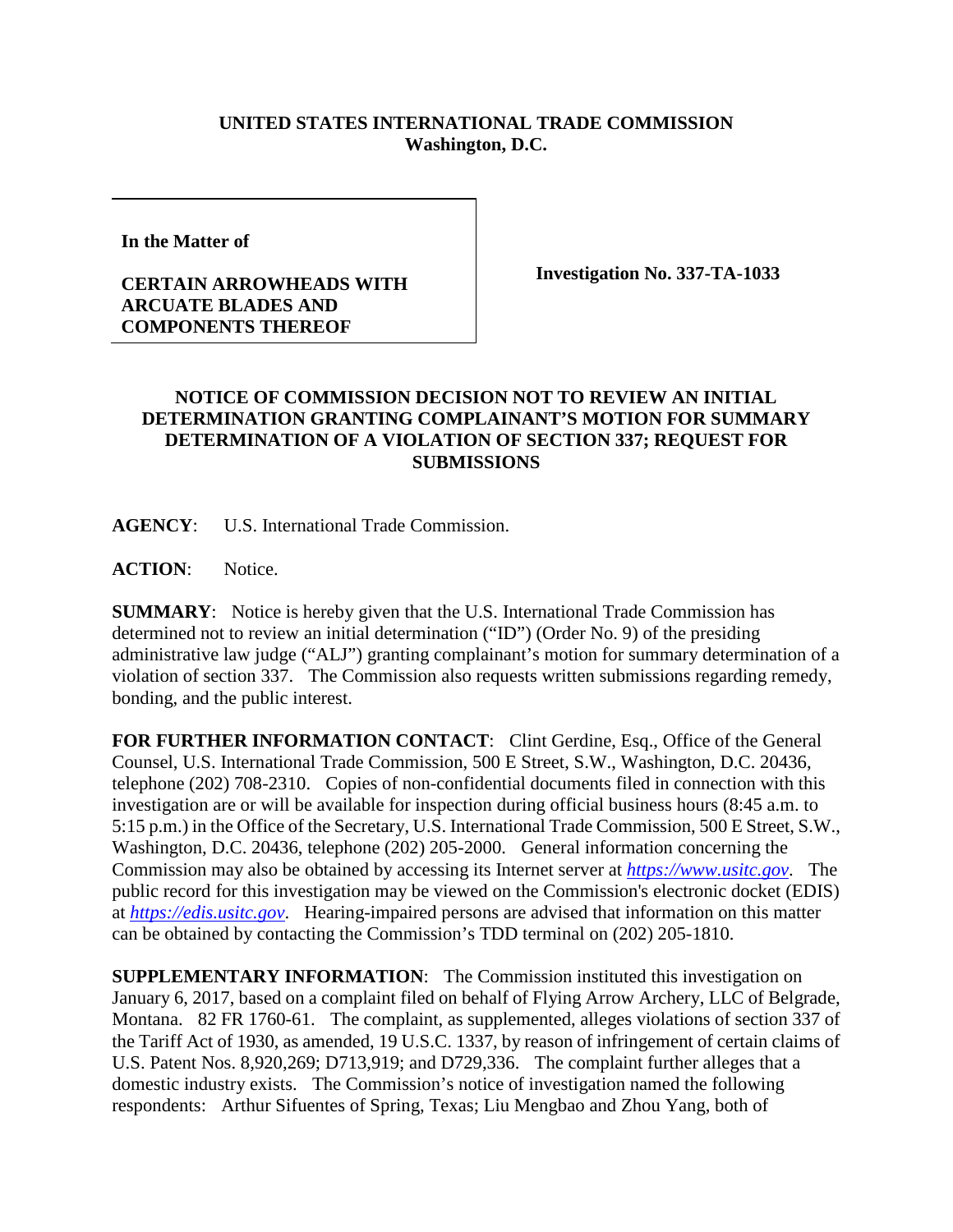Guangdong, China; Jiangfeng Mao of Jiangsu, China; Sandum Precision Industry (China) Co., Ltd. (In-Sail) of Guangdong Province, China (collectively, "the remaining respondents"); Wei Ran, Dongguan Hongsong, and Wanyuxue, all of Guangdong, China; and Yandong of Henan, China (collectively, "the terminated respondents"). The Office of Unfair Import Investigations ("OUII") is also a party to the investigation.

On April 28, 2017, the Commission issued notice of its determination not to review the ALJ's ID (Order No. 7) terminating the investigation as to the terminated respondents based on withdrawal of the infringement allegations in the complaint. In the same notice, the Commission issued notice of its determination not to review the ALJ's ID (Order No. 6) finding the remaining respondents in default ("the defaulting respondents").

Because a general exclusion order is sought, complainant is required to establish that a violation of section 337 has occurred by substantial, reliable, and probative evidence pursuant to Commission Rule 210.16(c)(2). On August 15, 2017, complainant filed a motion for summary determination of a violation of section 337 pursuant to Commission Rule 210.16(c)(2) to support its request for entry of a general exclusion order with respect to all asserted patents. OUII filed a response in support of the motion.

The ALJ issued the subject ID on November 8, 2017, granting complainant's motion for summary determination. The ALJ found that all defaulting respondents met the importation requirement and that complainants satisfied the domestic industry requirement. *See* 19 U.S.C.  $1337(a)(1)(B)$ ,  $(a)(2)$ . The ID finds that a violation of section 337 has occurred based on its finding that each of the defaulting respondents' accused products infringe one or more of the asserted claims of the patents at issue as established by substantial, reliable, and probative evidence in accordance with Commission Rule 210.16(c)(2). No petitions for review were filed. The ID also contains the ALJ's recommended determination on remedy and bonding. The ALJ recommended a general exclusion order with respect to the asserted patents if the Commission finds a violation of section 337.

Having examined the record of this investigation, the Commission has determined not to review the subject ID.

As noted above, five respondents were found in default. Section 337(g) and Commission Rule 210.16(c) authorize the Commission to order relief against respondents found in default unless, after considering the public interest, it finds that such relief should not issue. Before the ALJ, complainant sought a general exclusion order under section  $337(g)(2)$ .

In connection with the final disposition of this investigation, the Commission may issue an order that could result in the exclusion of the subject articles from entry into the United States. Accordingly, the Commission is interested in receiving written submissions that address the form of remedy, if any, that should be ordered. If a party seeks exclusion of an article from entry into the United States for purposes other than entry for consumption, the party should so indicate and provide information establishing that activities involving other types of entry either are adversely affecting it or likely to do so. For background, *see Certain Devices for Connecting Computers via*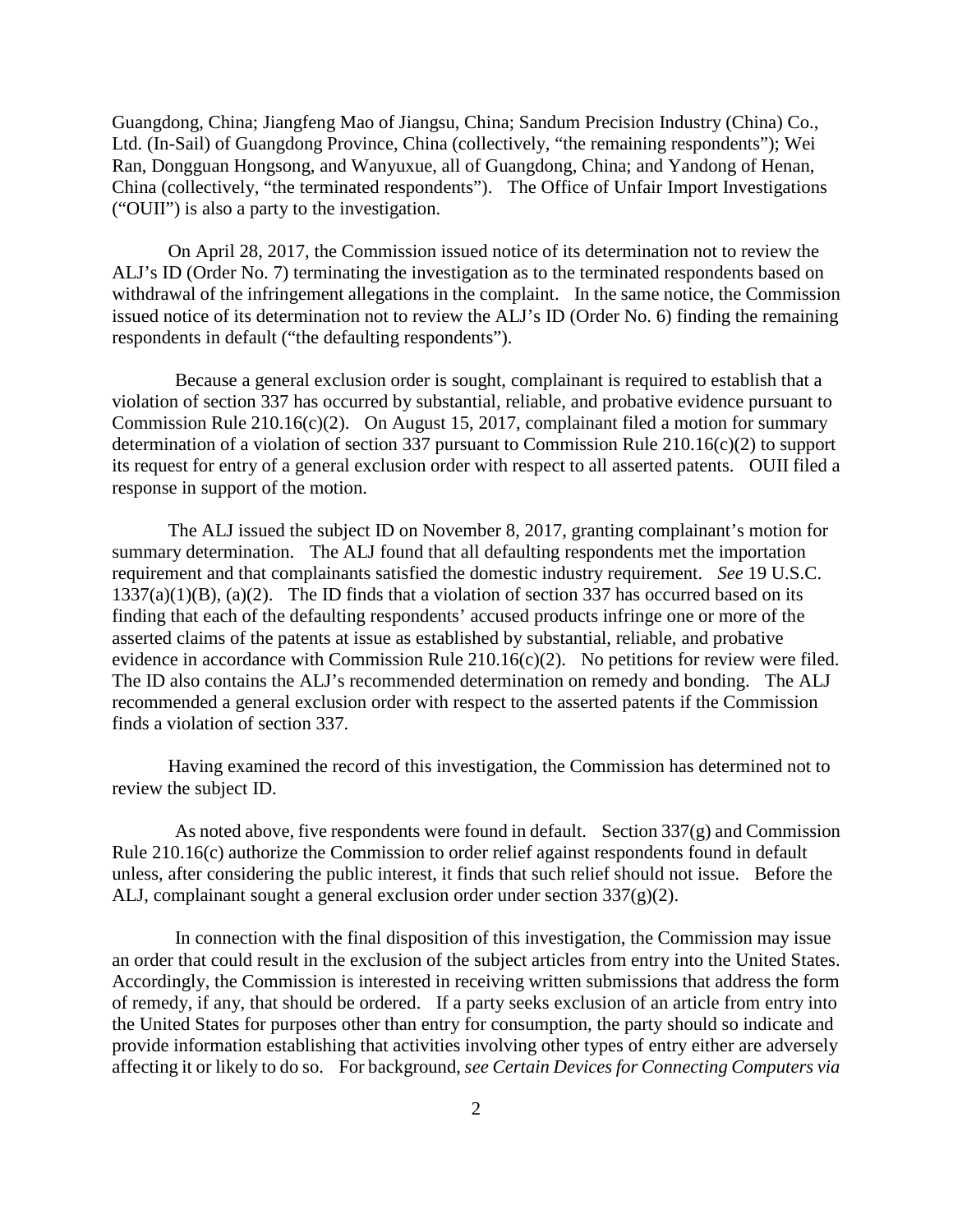*Telephone Lines*, Inv. No. 337-TA-360, USITC Pub. No. 2843, Comm'n Op. at 7-10 (December 1994).

If the Commission contemplates some form of remedy, it must consider the effects of that remedy upon the public interest. The factors the Commission will consider include the effect that an exclusion order and/or cease and desist orders would have on (1) the public health and welfare, (2) competitive conditions in the U.S. economy, (3) U.S. production of articles that are like or directly competitive with those that are subject to investigation, and (4) U.S. consumers. The Commission is therefore interested in receiving written submissions that address the aforementioned public interest factors in the context of this investigation.

If the Commission orders some form of remedy, the U.S. Trade Representative, as delegated by the President, has 60 days to approve or disapprove the Commission's action. *See*  Presidential Memorandum of July 21, 2005, 70 *Fed. Reg.* 43251 (July 26, 2005). During this period, the subject articles would be entitled to enter the United States under bond, in an amount determined by the Commission and prescribed by the Secretary of the Treasury. The Commission is therefore interested in receiving submissions concerning the amount of the bond that should be imposed if a remedy is ordered.

**WRITTEN SUBMISSIONS:** Parties to the investigation, interested government agencies, and any other interested parties are encouraged to file written submissions on the issues of remedy, the public interest, and bonding. Such submissions should address the recommended determination by the ALJ on remedy and bonding.

Complainants and OUII are also requested to submit proposed remedial orders for the Commission's consideration. Complainant is also requested to state the dates that the patents expire, the HTSUS numbers under which the accused products are imported, and to supply the names of known importers of the products at issue in this investigation. The written submissions and proposed remedial orders must be filed no later than close of business on January 4, 2018. Reply submissions must be filed no later than the close of business on January 11, 2018. No further submissions on these issues will be permitted unless otherwise ordered by the Commission.

Persons filing written submissions must file the original document electronically on or before the deadlines stated above and submit eight true paper copies to the Office of the Secretary pursuant to Section 210.4(f) of the Commission's Rules of Practice and Procedure (19 CFR 210.4(f)). Submissions should refer to the investigation number ("Inv. No. 337-TA-1033") in a prominent place on the cover page and/or the first page. (See Handbook for Electronic Filing Procedures, [https://www.usitc.gov/secretary/documents/handbook\\_on\\_filing\\_procedures.pdf\)](https://www.usitc.gov/secretary/documents/handbook_on_filing_procedures.pdf). Persons with questions regarding filing should contact the Secretary at (202) 205-2000.

Any person desiring to submit a document to the Commission in confidence must request confidential treatment unless the information has already been granted such treatment during the proceedings. All such requests should be directed to the Secretary of the Commission and must include a full statement of the reasons why the Commission should grant such treatment. *See* 19 CFR 210.6. Documents for which confidential treatment by the Commission is sought will be